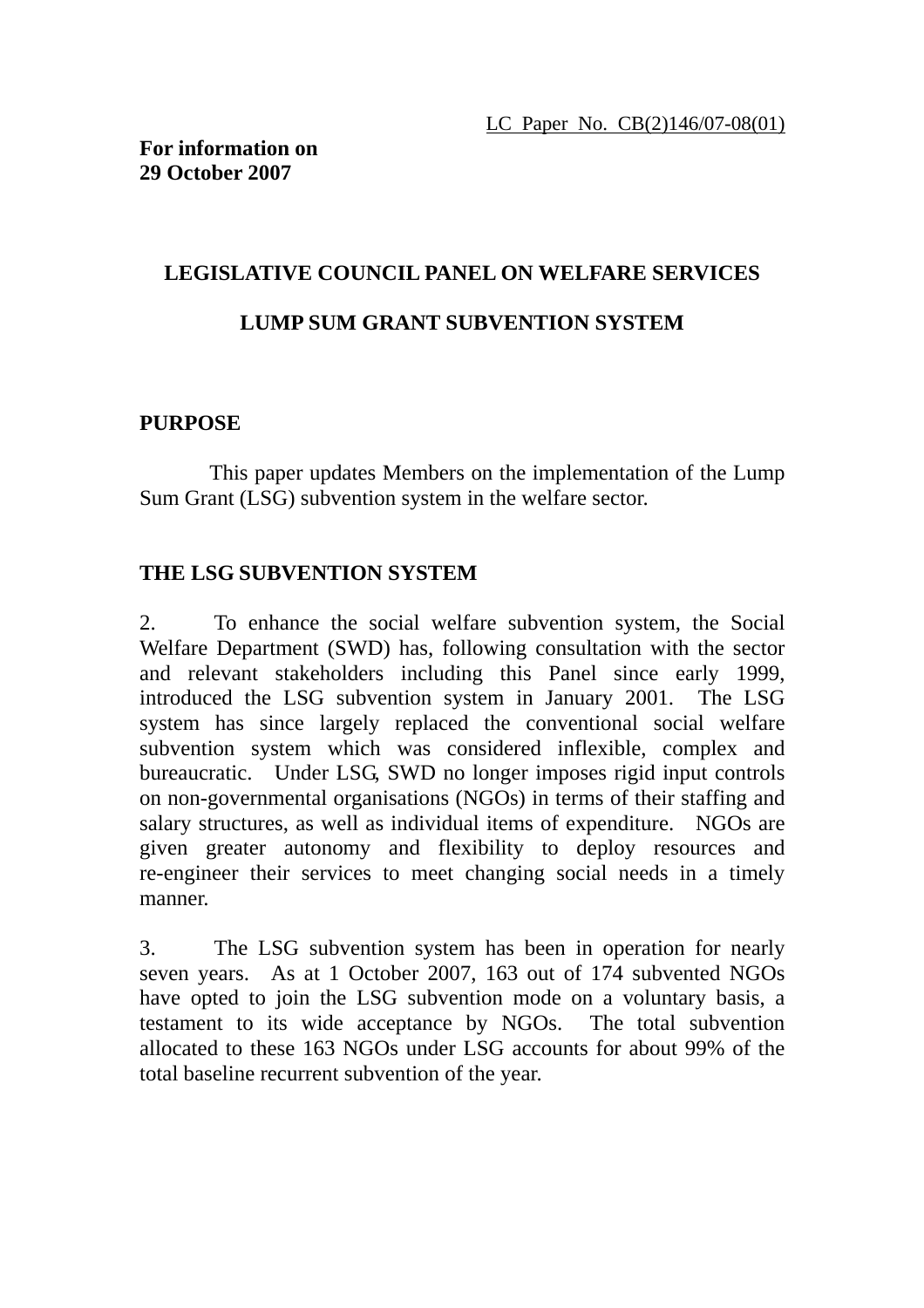#### **BENEFITS OF THE LSG SUBVENTION SYSTEM**

4. Feedback from NGOs on the implementation of LSG has been generally positive. Major enhancements brought about by the LSG system include -

(a) Enhancement of corporate governance in the welfare sector

As the management boards of NGOs are given greater autonomy as well as responsibility in optimising their organisation structures and service delivery mechanism, many NGOs have taken proactive measures to strengthen their governance competencies by developing more effective financial management and human resource management systems. The LSG system has thus become a catalyst for the enhancement of corporate governance in the welfare sector.

(b) Encouraging flexible deployment of resources for better service delivery

 Under LSG, NGOs enjoy greater flexibility in the deployment of subventions to meet the requirements of the Funding and Service Agreements (FSAs). Many NGOs have actively re-examined the service delivery mode and manpower deployment to ensure that the specific needs of service users are met in an innovative and effective manner. Some examples are:

- (i) An NGO running pre-primary institutions has identified surplus arising from the short-term vacancy of a child care worker post. Making full use of the LSG flexibility, without which the surplus would have to be returned to SWD, the surplus was used to strengthen the programmes of the Extended-hour Child Care Service which were most appreciated by working parents in the district.
- (ii) Similarly, an NGO running services for mentally handicapped persons has used its savings to organise more outings and community programmes for the service users. The NGO considered that its approach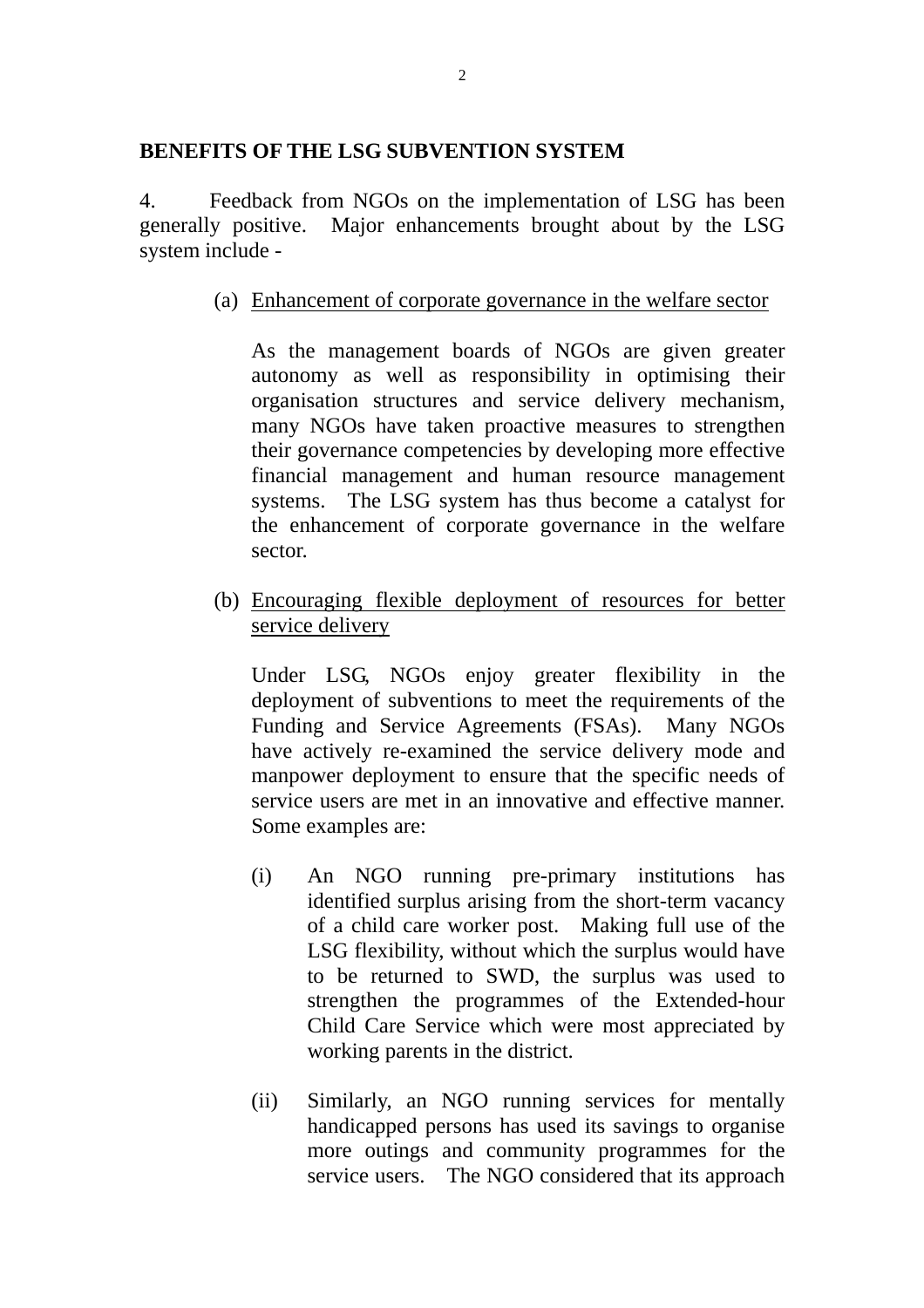would provide mentally handicapped persons with more exposure to the community, and in turn promote their integration into the community.

- (iii) A Residential Care Home for the Elderly, after streamlining the work procedures of the kitchen, identified savings to strengthen the medical care of the frail elderly residents. The NGO has deployed a pharmacist and a dietician to enhance the administration of medication and better ensure the nutrition of the elderly.
- (iv) An NGO in the rehabilitation field has made use of the LSG flexibility to employ marketing staff for its sheltered workshops. With the expert efforts, the NGO has received more job orders for its service users and this has in turn promoted their self-reliance abilities.
- (c) Facilitating the implementation of service re-engineering on a sector-wide scale

With the LSG subvention mode and its flexibility, NGOs have greater capacity to absorb the impact and challenges of service re-engineering on a sector-wide scale. With their concerted efforts, SWD has smoothly implemented a number of significant service reviews which have brought about service improvements. Examples are the formation of Integrated Family Service Centres, Integrated Children and Youth Services Centres, District Elderly Community Centres, Neighbourhood Elderly Centres, Integrated Vocational Rehabilitation Services Centres, etc.

#### **MONITORING OF SUBVENTED NGOs**

#### **Monitoring of Service Performance**

5. The Service Performance Monitoring System (SPMS), jointly implemented by SWD and the subvented NGOs in 1999, has been enhanced and improved since April 2003. The SPMS is a well established measure to ensure financial accountability and the provision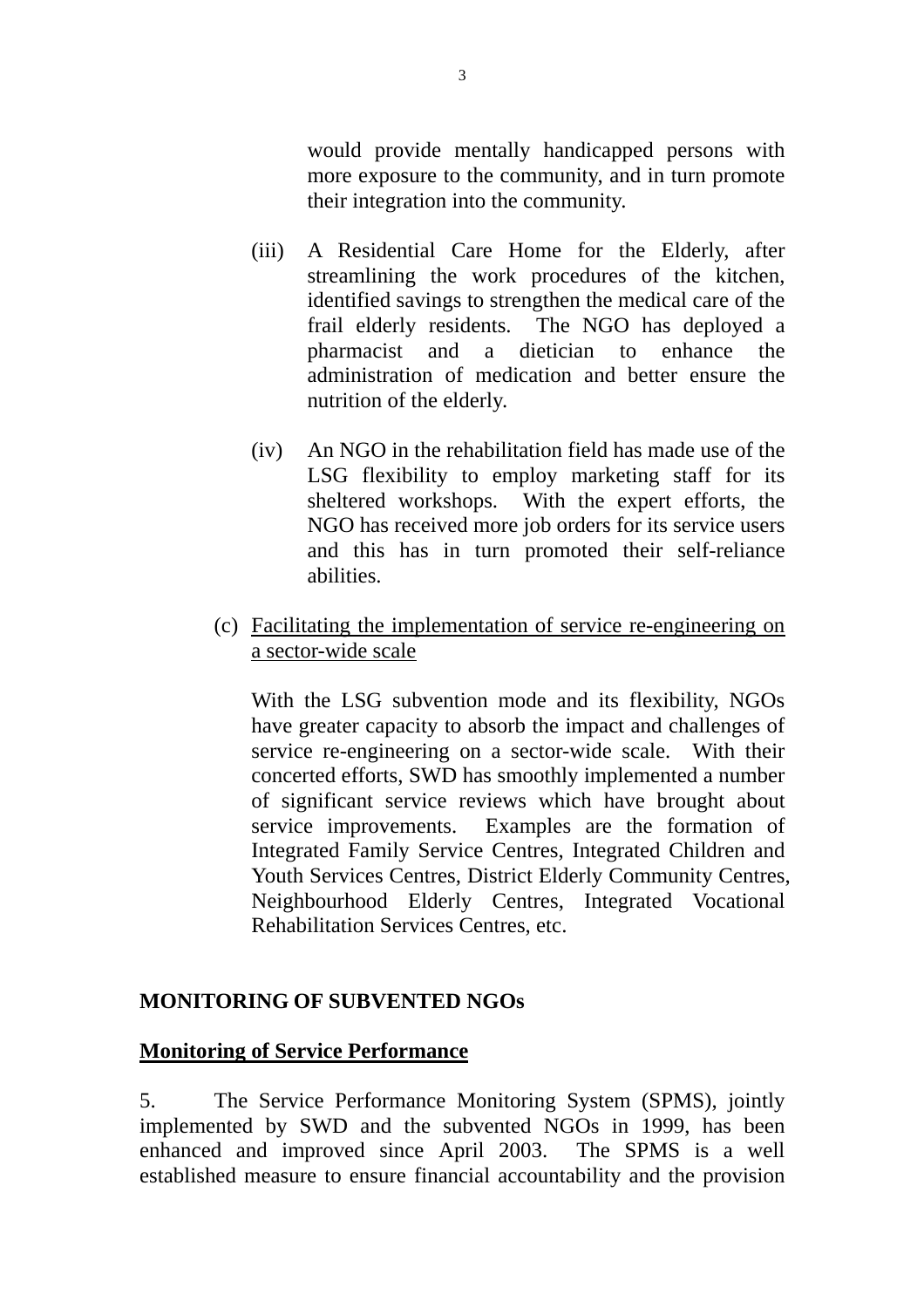of quality social welfare services to the needy. It encourages service operators to be accountable for the performance of their service units and allows early detection of problems and intervention in case of poor performance. Enhanced service performance assessment methods include:

- (a) annual reporting on self-assessment of Essential Service Requirements, Service Quality Standards, and Output and Outcome Standards by service operators on the performance of their service units (together with, if applicable, a specific action plan on non-compliant areas);
- (b) self-reporting by service operators half-yearly on variance in the performance of Output Standards;
- (c) review visits conducted by SWD to randomly selected service units of each service operator in a 3-year cycle; and
- (d) on-site assessment of new service units and other units with identified/suspected problem areas in service performance by SWD.

#### **Monitoring of the Use of Subventions**

6. NGOs are required to meet the basic requirements in respect of accounting, financial reporting and internal control to ensure that they have a sound and prudent financial management system, and that they comply with the conditions set out in the LSG Manual and LSG Circulars.

7. NGOs must prepare an Annual Financial Report in respect of all its FSA activities funded by LSG, other social welfare subventions and income. It is the responsibility of the NGOs' board and management to maintain proper control of the LSG and ensure that the use of the LSG meets the requirements and objectives as specified in the FSAs. NGOs should ensure that the LSG is spent in the most cost-effective manner and for the intended purposes. They are also responsible for making improvements to their accounting systems in accordance with the advice of their auditors as required in their management letter and that of SWD.

8. NGOs are required to commission its external auditors to conduct an independent review on its Annual Financial Report. Such a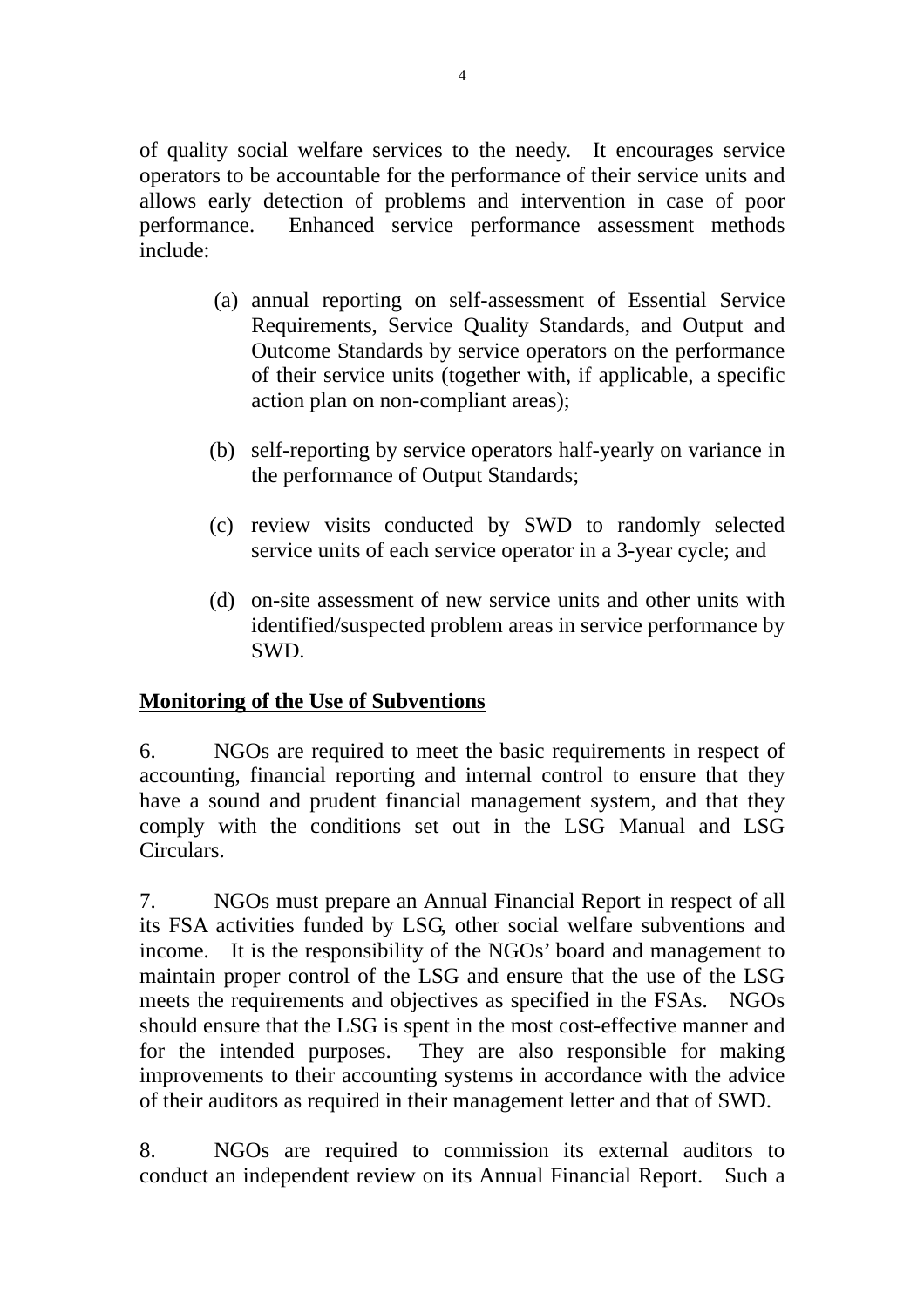review should be performed in accordance with the Practice Note issued by the Hong Kong Society of Accountants. The Annual Financial Report should be reviewed and the annual financial statements should be audited by a Certified Public Accountant/Public Accountant, and signed by two authorised representatives of the NGO i.e. the Chairman and the NGO head.

9. SWD conducts regular subvention inspections of service units of NGOs, focusing on systems auditing and internal control procedures to ensure that their LSG is properly used and accounted for.

# **ASSISTANCE TO SUBVENTED NGOs**

10. The Administration has provided various forms of assistance to subvented NGOs to ensure the smooth implementation of the LSG subvention system, as elaborated in the ensuing paragraphs.

#### **Provision of Tide-over Grant and Special One-off Grant**

11. To address concerns of the welfare sector that LSG may not provide sufficient funds to meet their commitment to staff captured in the snapshot of 1 April 2000 (Snapshot Staff), SWD introduced a Tide-Over Grant (TOG) scheme, covering a 5-year period from 2001-02 to 2005-06, to enable NGOs to honour their contractual commitments in terms of paying salary increments to the Snapshot Staff during the transitional period. A total TOG of \$1,473 million was allocated to 125 NGOs on that basis.

12. Having regard to the findings and recommendations of the survey conducted by an external independent consultant and opinions collected from the parties concerned, the Administration provided a Special One-off Grant (SOG) in 2006-07 to NGOs following the termination of TOG in the year before. The SOG was meant to give greater flexibility to and more time for the NGO management to make the necessary adjustments to meet their financial and/or staff commitments in the long run. Altogether, a total SOG of \$912.4 million was allocated to 124 NGOs under that premise.

13. As part of the SOG package, the following three measures were implemented to help ensure the financial viability of the NGOs: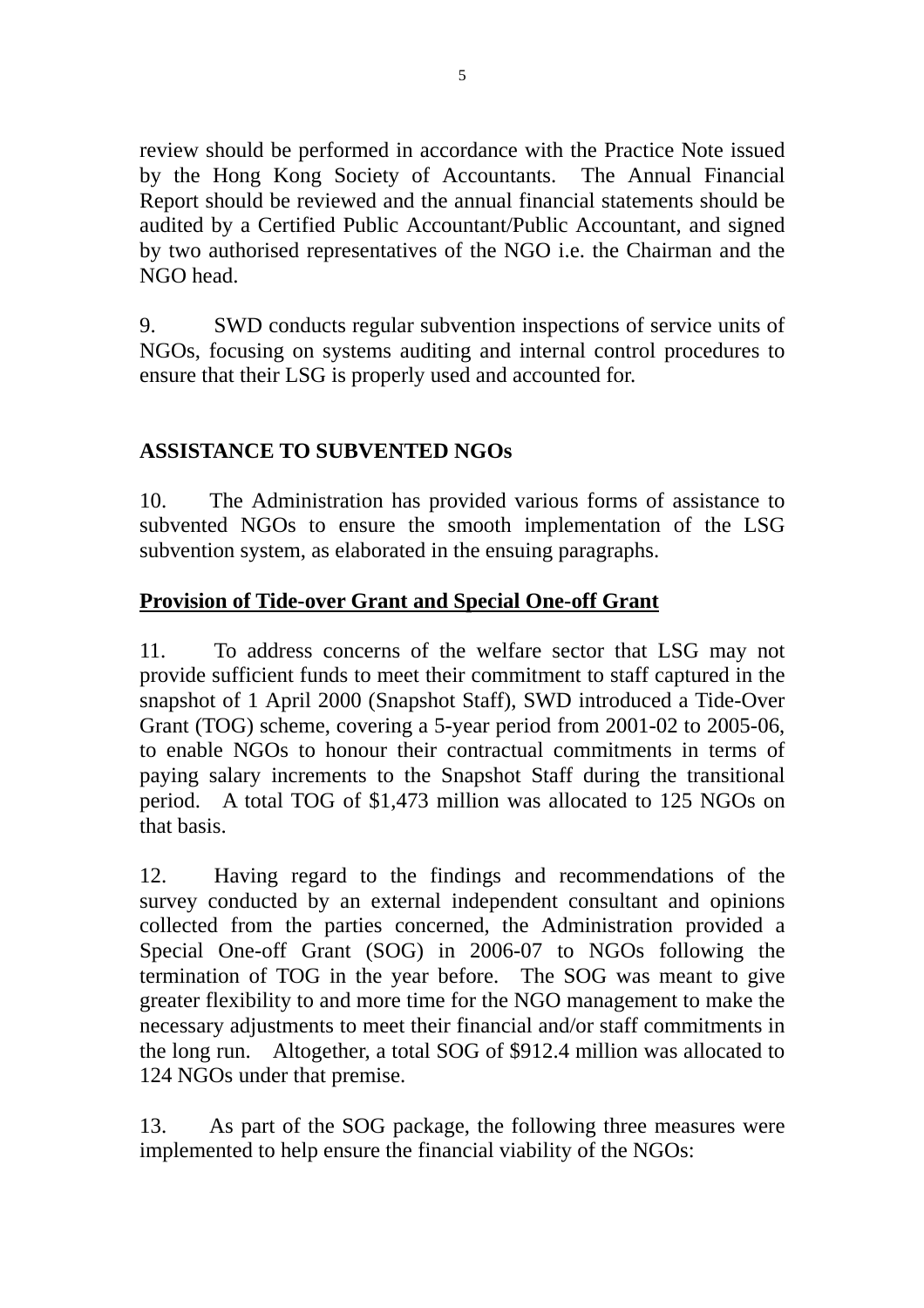- (a) SWD has agreed to withhold the clawback of LSG Reserve above the 25% cap for the 2004-05 to 2006-07 financial years;
- (b) NGOs are allowed to utilise their own resources/LSG Reserve/SOG to implement voluntary retirement scheme for their staff to improve the efficiency of the organisation; and
- (c) for NGOs with their salary portion above the Benchmark Salary, the planned annual 2% reduction of the salary portion of the LSG to the Benchmark Salary has been postponed for two years, till 2008-09.

#### **Business Improvement Projects**

14. With the support of the Lotteries Fund (LF), NGOs subvented on LSG can carry out Business Improvement Projects (BIP) to improve the efficiency of their management and service delivery. Each NGO is allocated a maximum of \$4 million to carry out various BIPs. Since the establishment of BIP in October 2001 till now, LF grants totalling \$96.8 million have been allocated to 68 NGOs to carry out 52 BIP. Through these BIPs, the NGOs concerned have improved the efficiency of their management systems (e.g. knowledge system, human resource management information system and financial management system) and achieved savings in service running costs (e.g. installation of energy saving luminaries and installation of ozone laundry system).

#### **Enhancement of Corporate Governance of Subvented NGOs**

15. To enhance subvented NGOs' corporate management competence in running their own organisations, SWD issued a reference guide titled "Corporate Governance - Leading Your NGO" for NGO Boards in 2002. With the assistance of the Independent Commission Against Corruption, SWD also issued a series of Guidelines for Corruption Prevention, comprising "Sample Code of Conduct for NGOs", "Letting and Administration of Works Contracts in NGOs", "Procurement Procedures in NGOs", "Stores Management in NGOs" and "Staff Administration on NGOs" to all subvented NGOs in 2003 to promote clean governance.

16. SWD had also conducted three series of training programmes for the Board Members and top executives of subvented NGOs in 2003-04, 2006 and 2007. A total of 40, 200 and 217 Board Members/executives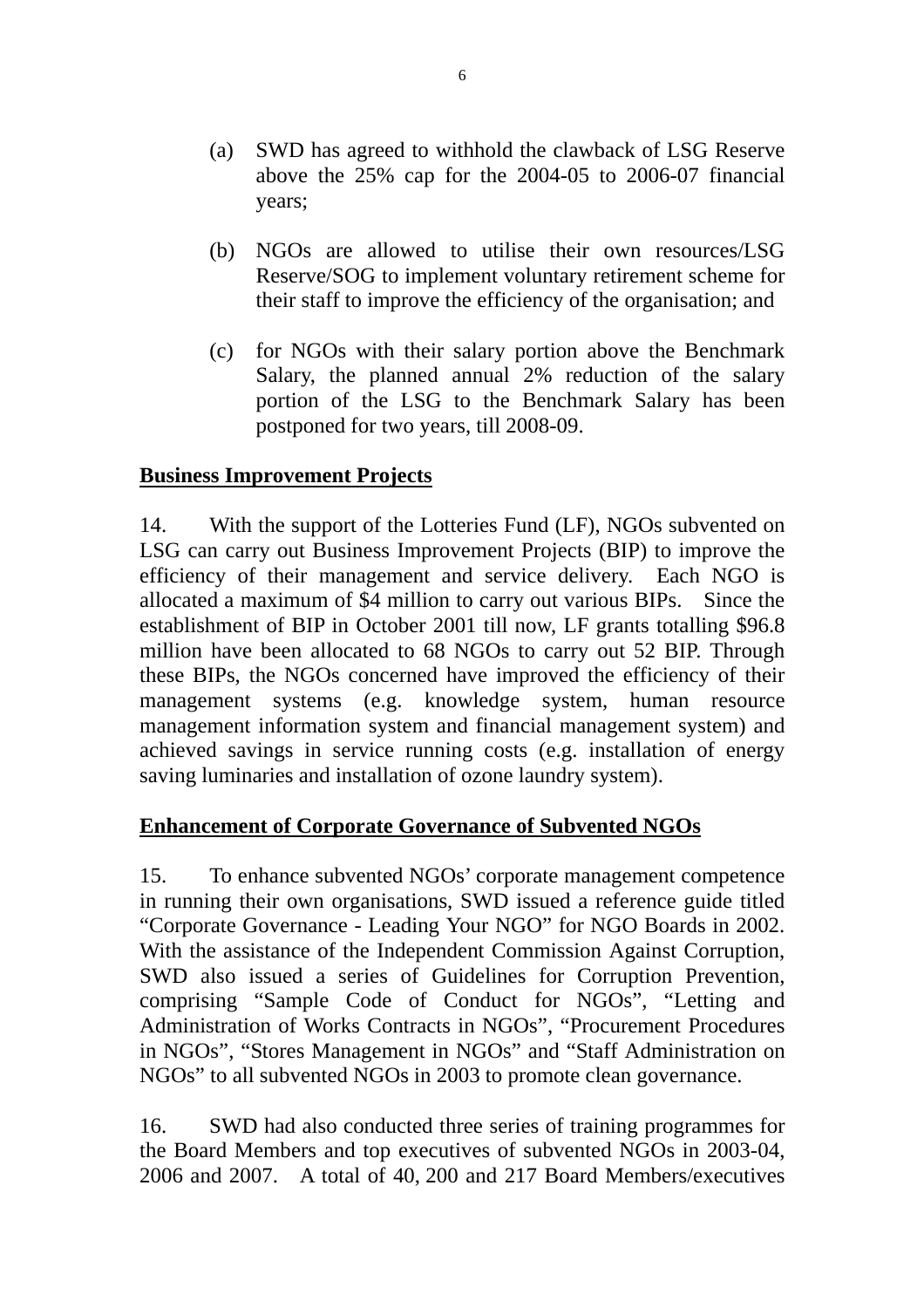had joined the programmes respectively. The programmes covered a wide range of knowledge and techniques in governance, including financial management, human resources management, legal liability, employment-related ordinances, service and organisation positioning, skills in dealing with mass media and strategic planning. A publication ("Leading NGOs in the Time of Change") illustrating NGOs' practical experiences in service and organisation positioning, non-profit financial management, communication with staff and collaboration with other stakeholders for business development was issued to NGOs in 2007. SWD will continue their efforts in enhancing the corporate governance competence of NGOs.

## **RECENT DEVELOPMENT**

#### **Implications of the 2007 Starting Salaries Adjustments and 2007-08 Civil Service Pay Adjustment on the Subvented Welfare Sector**

17. The Administration has advised Members of the implications of the 2007 Starting Salaries Adjustments and the 2007-08 Civil Service Pay Adjustment on the subvented welfare sector at the Panel meetings on 11 and 25 June 2007. Despite the fact that the salary structures of staff in subvented NGOs have been delinked from those of the civil service since the introduction of LSG in 2001, the Administration has provided NGOs with additional recurrent resources of \$330 million, in line with the 2007 Starting Salaries Adjustments and 2007-08 Civil Service Pay Adjustment. Further to the Panel meetings, the SWD informed NGOs on 9 July 2007 and 17 September 2007 of the arrangement for the subvention adjustments, the additional subventions allocated to individual NGOs together with the relevant breakdown and the principles of the calculations.

18. SWD has stressed to the NGOs that as the additional allocation of subventions to NGOs is for addressing the impact of the 2007 Starting Salaries Adjustments and the 2007-08 Civil Service Pay Adjustment on the subvented organisations, the Department expects the NGOs to use it for the purpose of adjusting the pay of their subvented staff. The sum was released to NGOs in October 2007.

#### **Re-convening the LSG Steering Committee**

19. With a view to further enhancing the LSG subvention system and